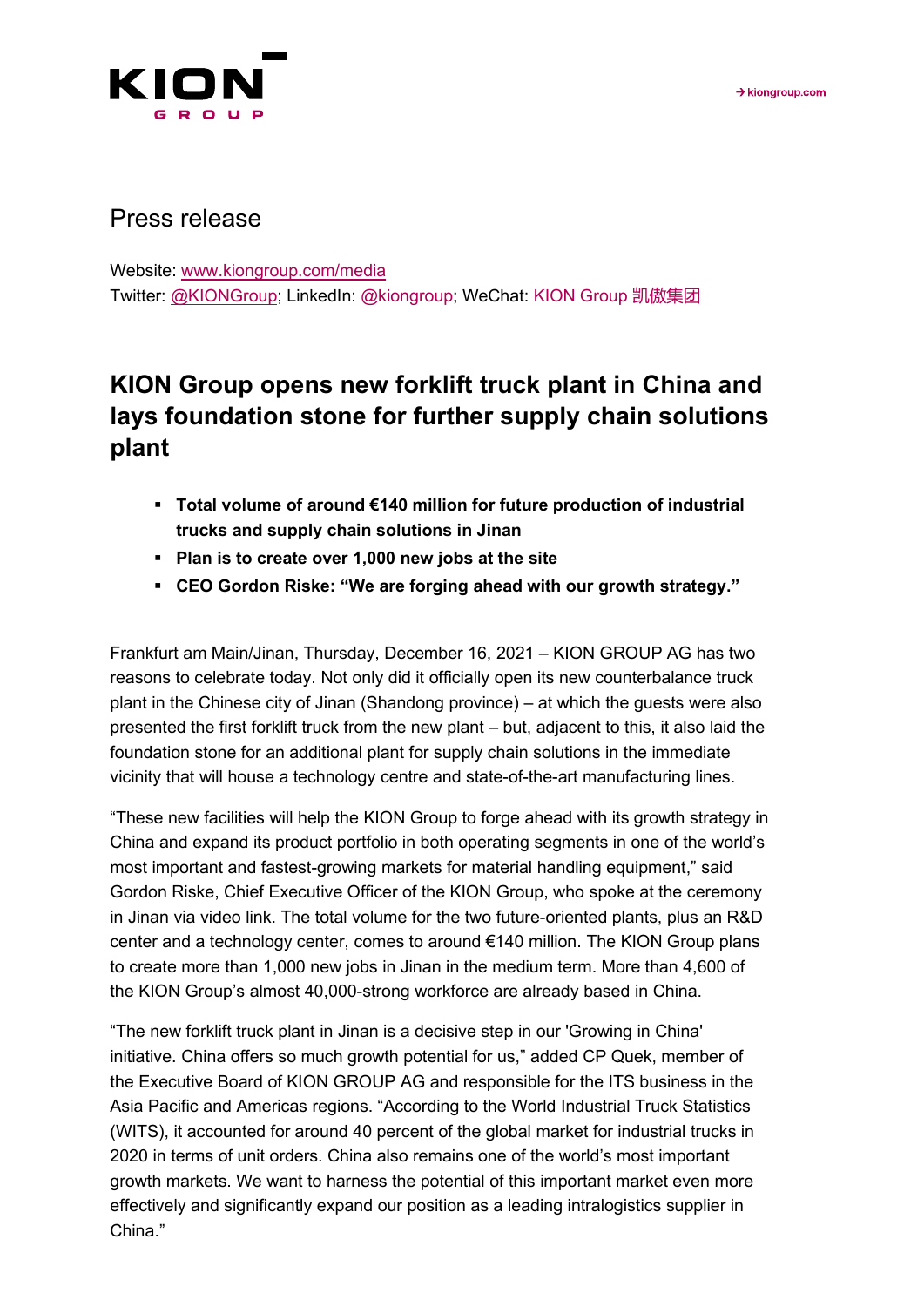

Seite 2

The targeted development of business in Asia, and in China in particular, plays a key role in the KION Group's growth strategy. And with the new plant for counterbalance trucks, the Group aims to significantly expand its product portfolio in order to tap into growth opportunities in the value segment worldwide and benefit even more from the increasing electrification of industrial trucks in China. On a site covering almost 223,000 square meters – equivalent to more than 31 soccer fields – the Group has built a state-of-the-art research and development center, a training center, and offices next to a high-tech plant for producing industrial trucks on behalf of the KION brand companies Linde Material Handling and Baoli. The KION Group has established a new company for this purpose, in which KION has a stake of 95 percent and Weichai Power Co. Ltd. – the KION Group's anchor investor – has 5 percent. This equity investment of Weichai Power, which is also based in Shandong province and manufactures powertrain systems, commercial vehicles, and vehicle electronics, ensures that the KION Group has a strong local presence in the region.

The plant for the Supply Chain Solutions segment, which is still to be built, will be used to support local research and development, manufacture key Dematic products including Dematic Multishuttle, and provide customers access to emerging warehouse technologies. This automation solutions plant is scheduled to come on stream in the first quarter of 2023. There are also plans to build a dedicated technology center for customer visits next to the approximately 28,000 square meter production plant. The KION Group expects the market for supply chain solutions in the Asia Pacific region to grow by around 13 percent a year over the next few years. "Dematic has undergone rapid development in China in more than 20 years. As a global leader in supply chain automation we have been at the forefront servicing our customers' e-commerce solutions," said Hasan Dandashly, the member of the Executive Board of KION GROUP AG responsible for the Supply Chain Solutions segment worldwide. The construction of the new plant is another important step in the business expansion of Dematic and the entire KION Group. According to eMarketer's forecast, China will generate e-commerce revenue of around  $\epsilon$ 2.4 trillion this year, accounting for nearly 57 percent of the global total. This will make it the first country in history to make more than half of its retail sales digitally. "And we want to take full advantage," said Dandashly.

#### **The KION Group in China**

KION Group brand companies have had a presence in the Chinese market for many years, making KION the country's leading foreign provider of industrial trucks and warehouse technology and No. 3 in China (measured by revenue in 2020). Linde Material Handling started production in China as part of a joint venture in Xiamen, Fujian province, nearly 30 years ago, before acquiring all the shares in that company in 1999. KION also opened a second warehouse truck plant, mainly manufacturing Linde trucks, close to its site in Xiamen in spring 2020. Baoli has been part of the KION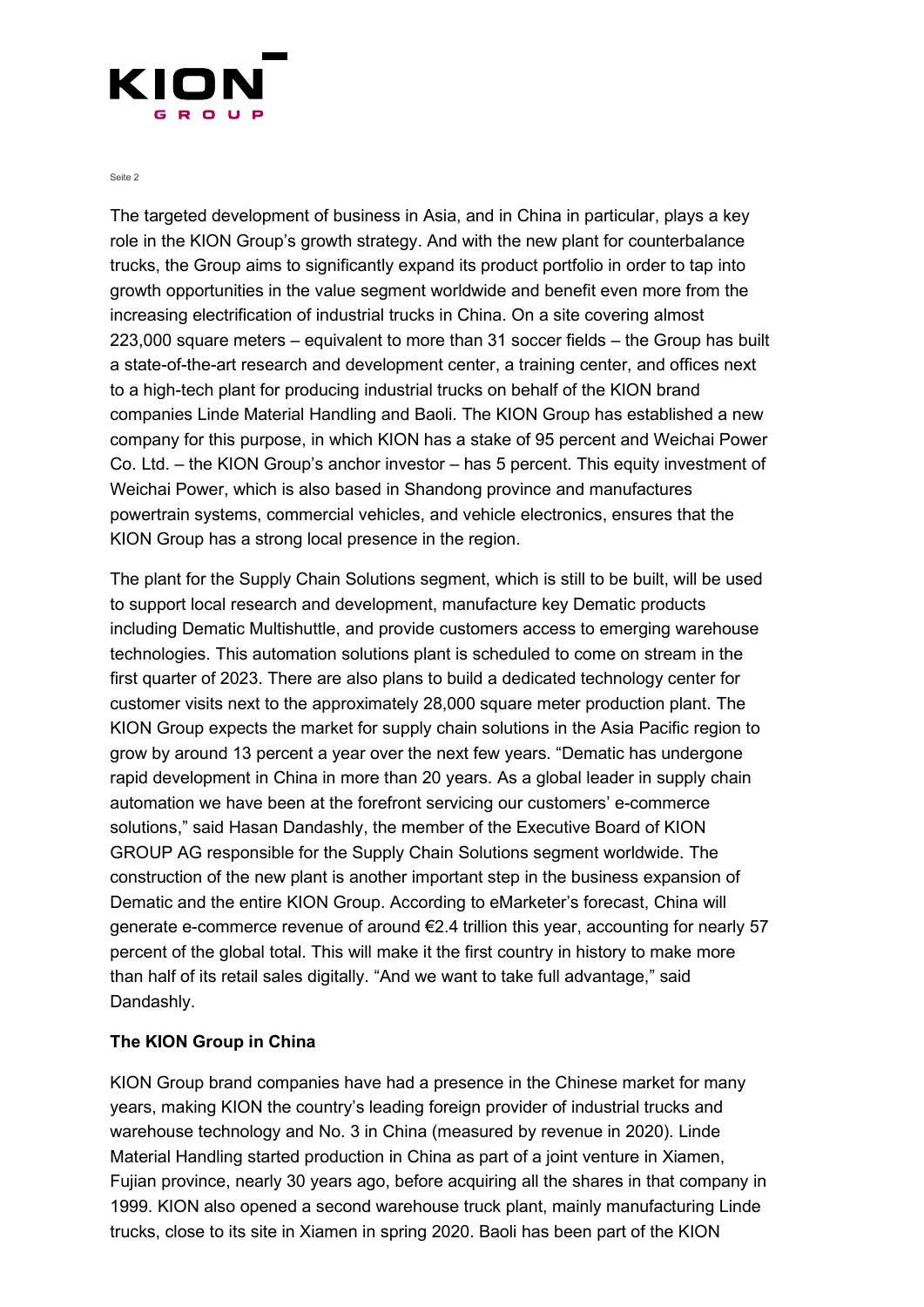

Seite 3

Group since 2009 and manufactures industrial trucks at its site in Jingjiang, in Jiangsu province. Dematic is the newest addition to the KION Group and a global leader in intelligent supply chain, software, and automation solutions. The company has been manufacturing systems for the Chinese and Asian markets in Suzhou, Jiangsu province, since 2006.

## The Company

The KION Group is among the world's leading suppliers of industrial trucks and supply chain solutions. Its portfolio encompasses industrial trucks, such as forklift trucks and warehouse trucks, as well as integrated automation technology and software solutions for the optimization of supply chains, including all related services. Across more than 100 countries worldwide, the KION Group's solutions improve the flow of material and information within factories, warehouses, and distribution centers.

The Group, which is included in the MDAX, is the largest manufacturer of industrial trucks in Europe in terms of units sold in 2020. In China, it is the leading foreign manufacturer (as measured by revenue in 2020). The KION Group is also one of the world's leading providers of warehouse automation (as measured by revenue in 2019).

At the end of 2020, around 1.6 million of the KION Group's industrial trucks and over 8,000 of its installed systems were in use by customers of various sizes and in numerous industries on six continents. The Group currently has around 39,000 employees and generated revenue of €8.3 billion in 2020.

*Current KION Group images can be found in our image database at <https://mediacenter.kiongroup.com/categories> and on the websites of our various brands*.

(fgr)

## Disclaimer

This release and the information contained herein are for information purposes only and do not constitute a prospectus or an offer to sell or a solicitation of an offer to buy any securities in the United States or in any other jurisdiction.

This release contains forward-looking statements that are subject to various risks and uncertainties. Future results could differ materially from those described in these forward-looking statements due to certain factors, e.g. changes in business, economic and competitive conditions (including with respect to further developments in relation to the COVID-19 pandemic), regulatory reforms, results of technical studies, foreign exchange rate fluctuations, uncertainties in litigation or investigative proceedings, and the availability of financing. We do not undertake any responsibility to update the